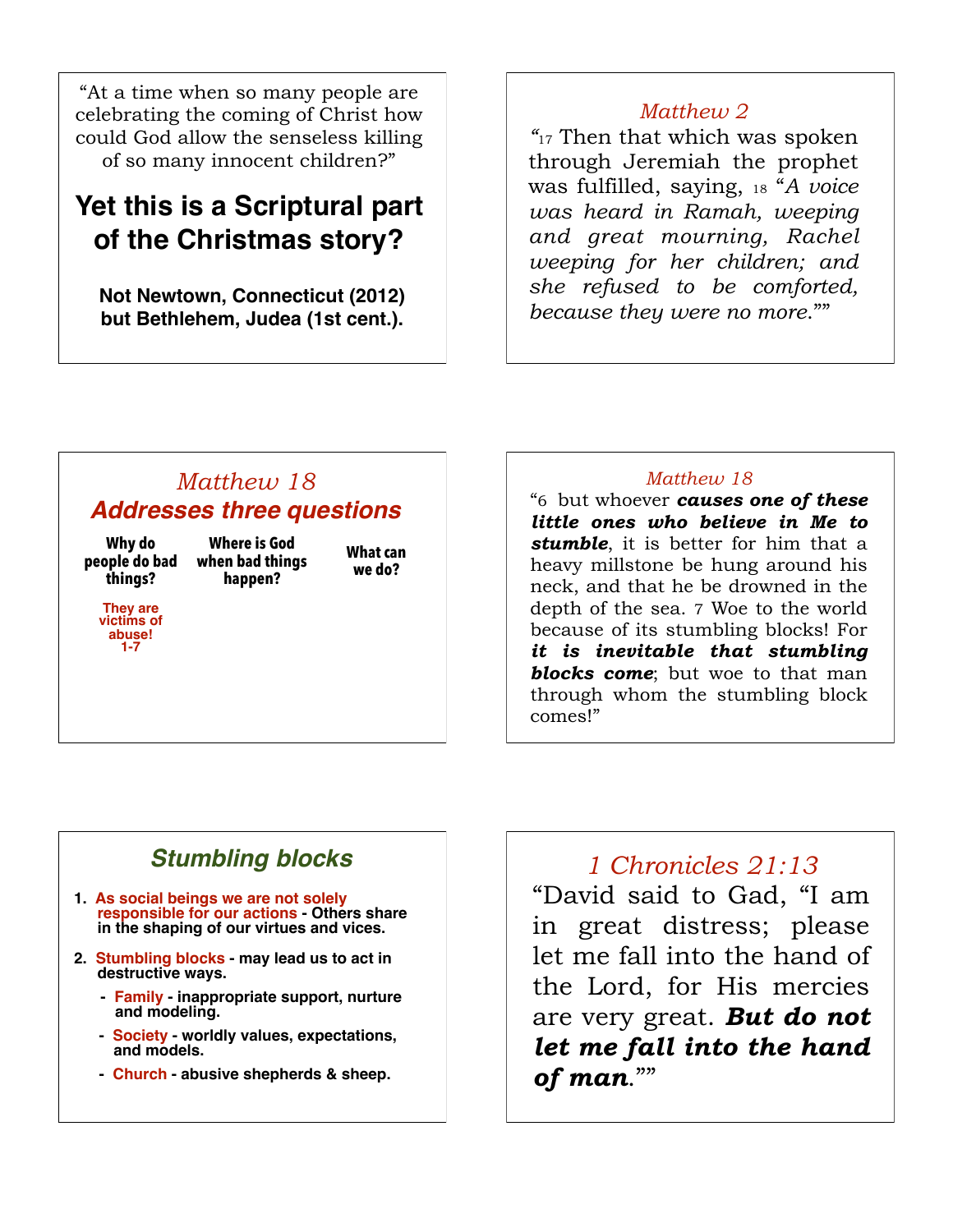*Peter, a man not naturally given to submission, advocates submitting to human authority in the context of submission to God.*

#### *1 Peter 2*

"13 *Submit yourselves for the Lord's sake to every human institution*, whether to a king as the one in authority, 14 or to governors as sent by him for the punishment of evildoers and the praise of those who do right."

*But what about those leaders that are stumbling blocks - Nero,*  $H$  and  $\frac{1}{2}$  and  $\frac{1}{2}$  and  $\frac{1}{2}$  and  $\frac{1}{2}$  and  $\frac{1}{2}$  and  $\frac{1}{2}$  and  $\frac{1}{2}$  and  $\frac{1}{2}$  and  $\frac{1}{2}$  and  $\frac{1}{2}$  and  $\frac{1}{2}$  and  $\frac{1}{2}$  and  $\frac{1}{2}$ 

#### *Peter was concerned about church leaders lest they be stumbling blocks rather than building blocks.*



### **At the root of all stumbling blocks and stumbling is anxiety and a "rebel spirit" seeking to exalt self.**

#### 1 Peter 5:6

"6 Therefore *humble yourselves under the mighty hand of God*, that He may exalt you at the proper time, 7 casting all your anxiety on Him, because He cares for you."

### **This is easier to detect in others than in ourselves.**

**We must clean our own house before working on our neighbors'.**

**All who are properly submitted to the authority of Christ have power that those who demand independence will never know** 

> **and they will have grace and wisdom to:**

- **1. exercise authority over others,**
- **2. submit to human authority, and**
- **3. challenge human authority.**

## *How do I know if I have an anxious, rebellious spirit?*

*God called me to be servant.*

*A test of Godly character is seen in how I respond when I am treated like one.*

### *Matthew 18*

"8 And if your hand or your foot causes you to stumble, cut it off and throw it from you; *it is better for you to enter life crippled or lame, than having two hands or two feet, to be cast into the eternal fire*. 9 And if your eye causes you to stumble, pluck it out, and throw it from you. It is better for you to enter life with one eye, than having two eyes, to be cast into the fiery hell."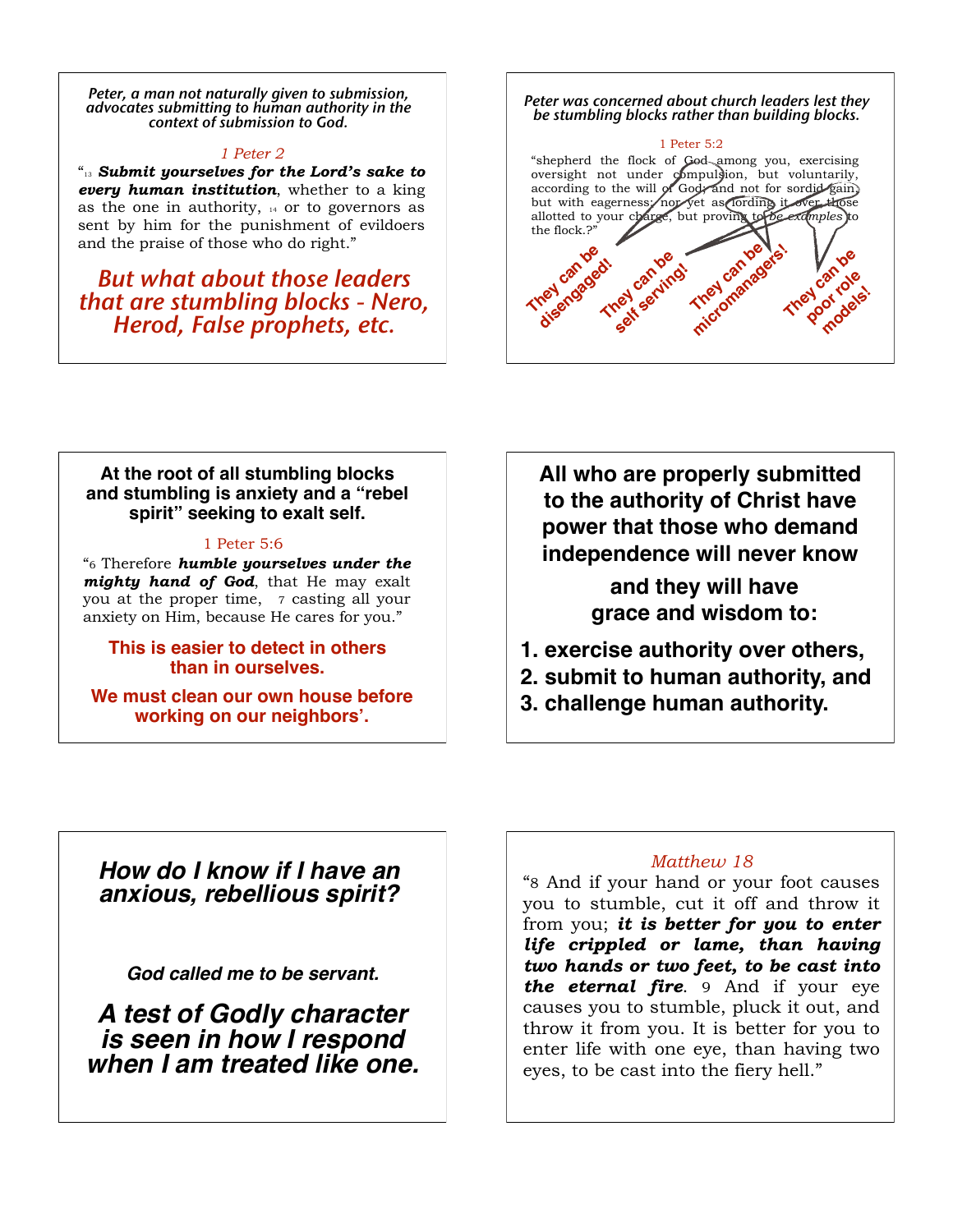## *Matthew 18 Addresses three questions*

**Where is God when bad things** 

**Why do people do bad things?**

> **They are victims of abuse! 1-7**

**They do not take personal responsibility! 8-10**



**What can we do?**

"Between stimulus and response is our greatest power the freedom to choose."

## *What are we to throw from us?*

- **✓ Our offending physical body parts?**
- **✓ Besetting small sins before they bring our life to shipwreck of faith?**
- **✓ Abusive elements in our lives like toxic relationships, abusive environments, etc.?**

## *How are we to confront abusive external authority?*

- **✓ Respect the position of authority language, posture, timing, etc.**
- **✓ Be more concerned to correct than confront and condemn.**
- **✓ When and if you must part, don't make a scene or start a civil war.**
- **✓ Support, protect, and educate victims of abusive authority.**

# *Matthew 18 Addresses three questions*

| Why do<br>people do bad<br>things?                          | <b>Where is God</b><br>when bad things<br>happen?                                          | What can<br>we do? |
|-------------------------------------------------------------|--------------------------------------------------------------------------------------------|--------------------|
| They are<br>victims of<br>abuse!<br>$1 - 7$                 | God seeks to save<br>but does not violate<br>human free will.<br>11-14                     |                    |
| They do not<br>take personal<br>responsibility!<br>$8 - 10$ | <b>Human and natural</b><br>disasters call for<br>acts of God, they<br>don't reflect them. |                    |

### *Matthew 18*

"11 *For the Son of Man has come to save that which was lost*. 12 What do you think? If any man has a hundred sheep, and one of them has gone astray, does he not leave the ninety-nine on the mountains and go and search for the one that is straying? 13 And if it turns out that he finds it, truly I say to you, he rejoices over it more than over the ninety-nine which have not gone astray. 14 Thus it is not the will of your Father who is in heaven that one of these little ones perish."

## *Where is God when we are being abused?*

- **✓ He is seeking to save the abuser.**  *We demand that He save us from the abuser.*
- **✓ He is seeking to comfort us.**  *We demand justice not comfort.*
- **✓ He knows that the freedom to abuse is also the freedom to repent.** *We demand vengeance not repentance.*
- **✓ He knows that we all share in the abuse of a fallen world.** *We believe that we are innocent victims.*